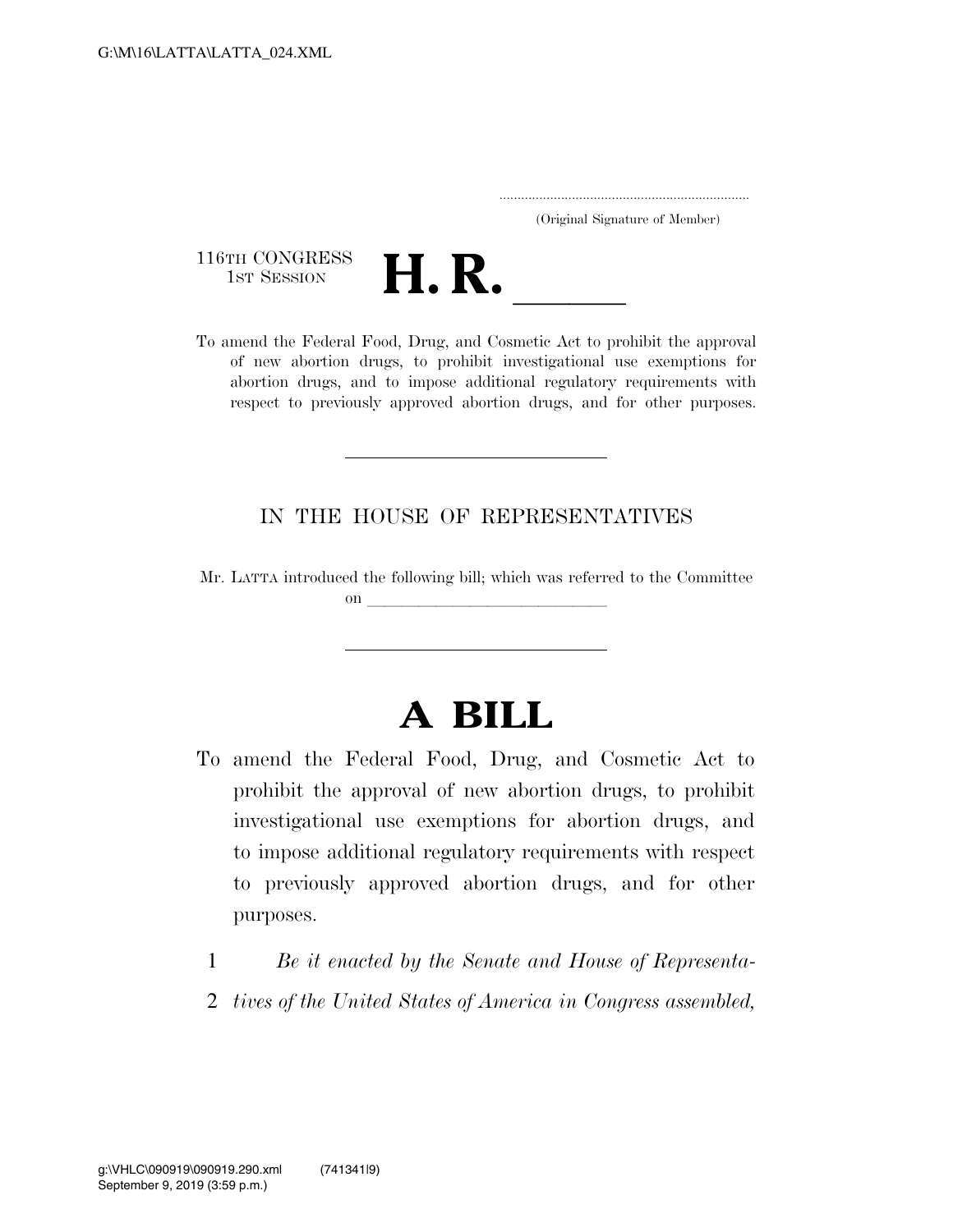$\mathfrak{D}$ 

## **SECTION 1. SHORT TITLE.**

 This Act may be cited as the ''Support and Value Expectant Moms and Babies Act of 2019'' or the ''SAVE Moms and Babies Act of 2019''.

## **SEC. 2. ABORTION DRUGS PROHIBITED.**

 (a) IN GENERAL.—Section 505 of the Federal Food, Drug, and Cosmetic Act (21 U.S.C. 355) is amended by adding at the end the following:

9 "(z) ABORTION DRUGS.—

 ''(1) PROHIBITIONS.—The Secretary shall not approve—

12 ''(A) any application submitted under sub- section (b) or (j) for marketing an abortion drug; or

 ''(B) grant an investigational use exemp-16 tion under subsection (i) for—

17  $\qquad \qquad \text{(i) an abortion drug; or}$ 

18 ''(ii) any investigation in which the human embryo or human fetus of a woman known to be pregnant is knowingly de-stroyed.

22 "<sup>'</sup>(2) PREVIOUSLY APPROVED ABORTION DRUGS.—If an approval described in paragraph (1) is in effect for an abortion drug as of the date of enactment of the Support and Value Expectant Moms and Babies Act of 2019, the Secretary shall—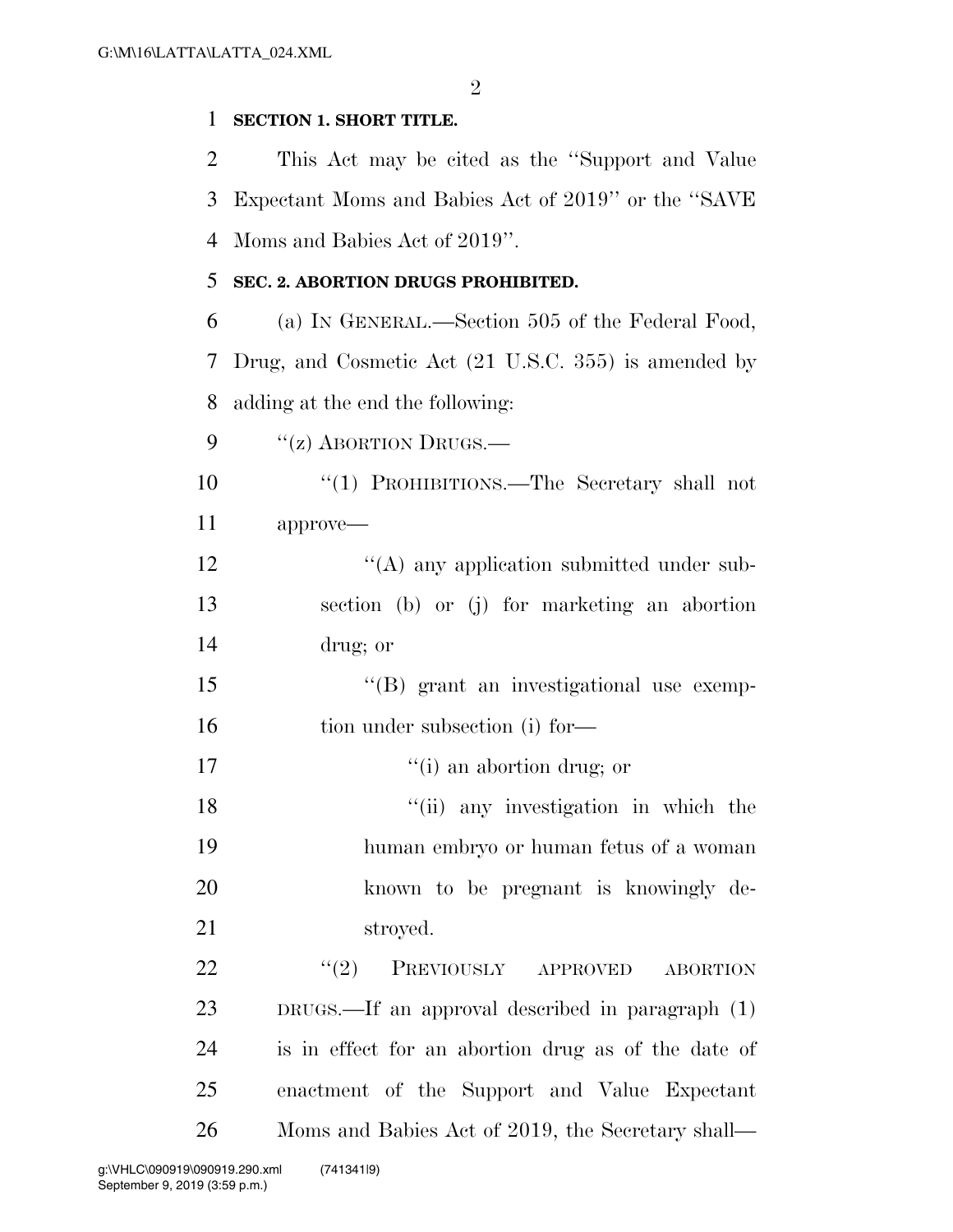| $\mathbf{1}$   | $\lq\lq$ not approve any labeling change—         |
|----------------|---------------------------------------------------|
| $\overline{2}$ | "(i) to approve the use of such abor-             |
| 3              | tion drug after 70 days gestation; or             |
| $\overline{4}$ | "(ii) to approve the dispensing of such           |
| 5              | abortion drug by any means other than in-         |
| 6              | person administration by the prescribing          |
| 7              | health care practitioner;                         |
| 8              | $\lq\lq$ treat such abortion drug as subject to   |
| 9              | section $503(b)(1)$ ; and                         |
| 10             | "(C) require such abortion drug to be sub-        |
| 11             | ject to a risk evaluation and mitigation strategy |
| 12             | under section 505–1 that at a minimum—            |
| 13             | "(i) requires health care practitioners           |
| 14             | who prescribe such abortion drug—                 |
| 15             | $\lq\lq$ to be certified in accordance            |
| 16             | with the strategy; and                            |
| 17             | $\lq\lq$ (II) to not be acting in their ca-       |
| 18             | pacity as a pharmacist;                           |
| 19             | "(ii) as part of the certification proc-          |
| 20             | ess referred to in clause (i), requires such      |
| 21             | practitioners—                                    |
| 22             | $\lq\lq$ to have the ability to assess            |
| 23             | the duration of pregnancy accurately;             |
| 24             | $\lq$ (II) to have the ability to diag-           |
| 25             | nose ectopic pregnancies;                         |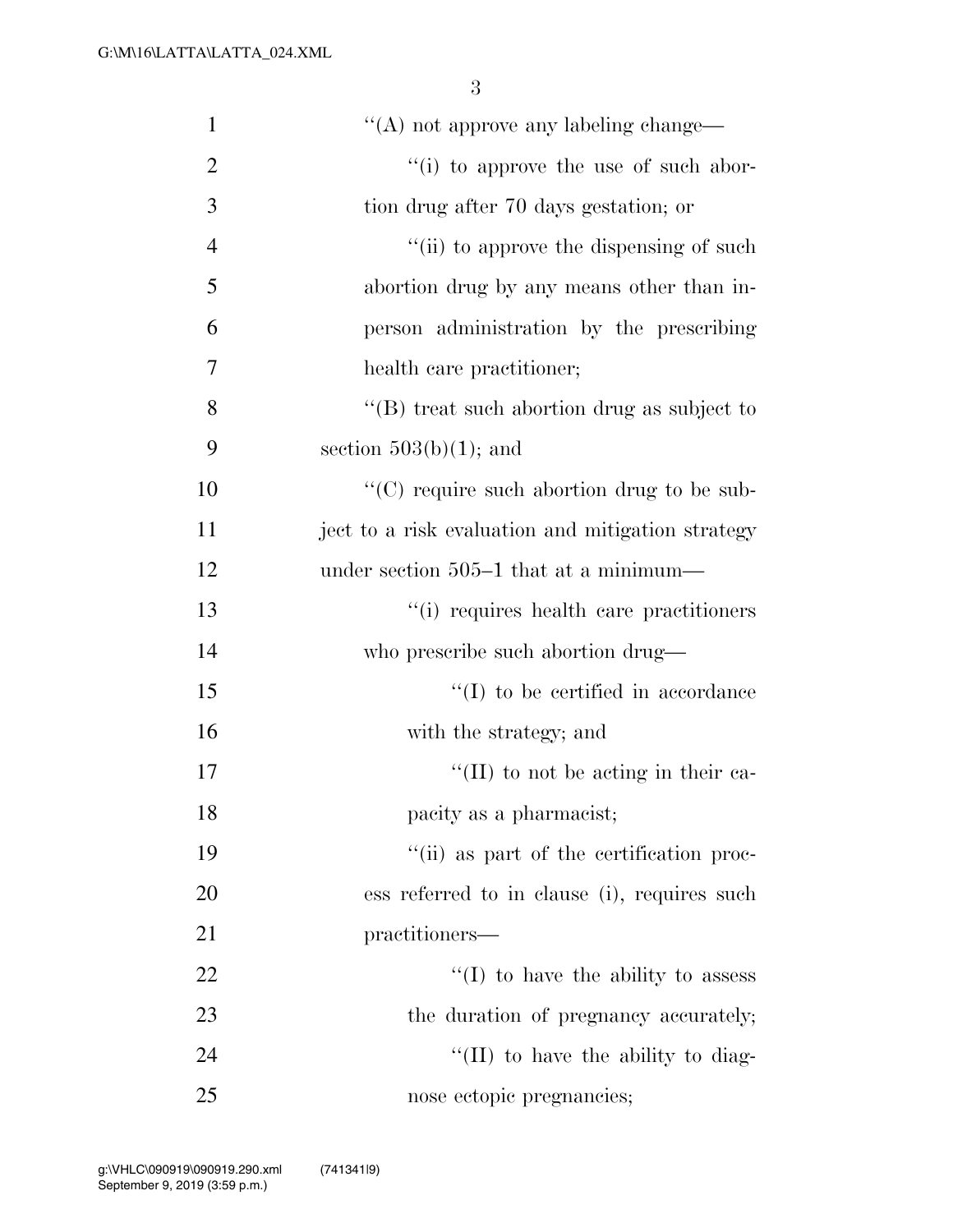| $\mathbf{1}$   | "(III) to have the ability to pro-           |
|----------------|----------------------------------------------|
| $\overline{2}$ | vide surgical intervention in cases of       |
| 3              | incomplete abortion or severe bleed-         |
| $\overline{4}$ | ing;                                         |
| 5              | $\lq\lq (IV)$ to have the ability to en-     |
| 6              | sure patient access to medical facili-       |
| $\tau$         | ties equipped to provide blood trans-        |
| 8              | fusions and resuscitation, if necessary;     |
| 9              | and                                          |
| 10             | $``(V)$ to report any deaths or              |
| 11             | other adverse events associated with         |
| 12             | the use such abortion drug to the            |
| 13             | Food and Drug Administration and to          |
| 14             | the manufacturer of such abortion            |
| 15             | drug, identifying the patient by a non-      |
| 16             | identifiable reference and the serial        |
| 17             | number from each package of such             |
| 18             | abortion drug;                               |
| 19             | "(iii) limits the dispensing of such         |
| 20             | abortion drug to patients—                   |
| 21             | $\lq\lq$ (I) in a clinic, medical office, or |
| 22             | hospital by means of in-person admin-        |
| 23             | istration by the prescribing health          |
| 24             | care practitioner; and                       |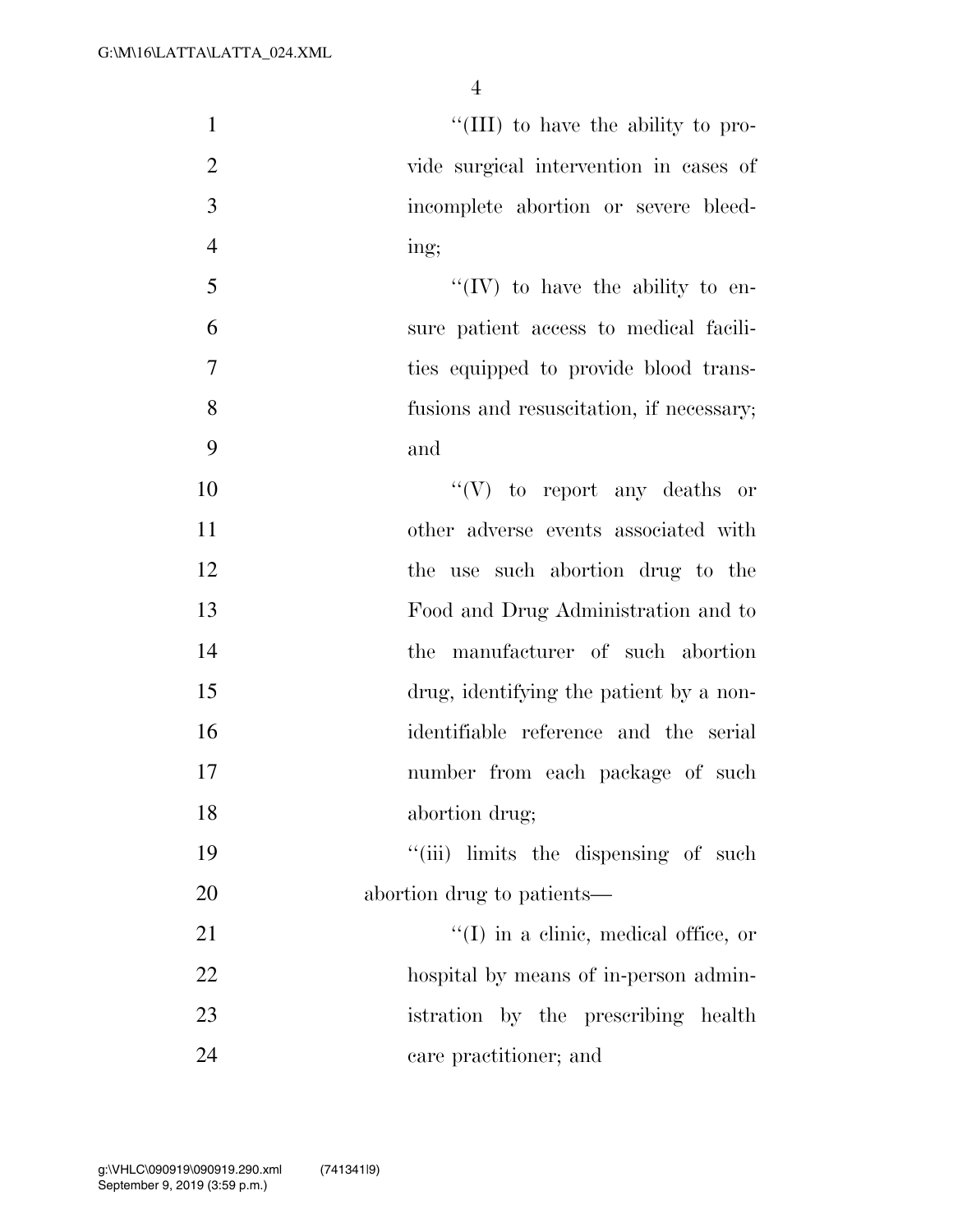| $\mathbf{1}$   | "(II) not in pharmacies or any                |
|----------------|-----------------------------------------------|
| $\overline{2}$ | setting other than the health care set-       |
| 3              | tings described in subclause $(I)$ ;          |
| $\overline{4}$ | "(iv) requires the prescribing health         |
| 5              | care practitioner to give to the patient doc- |
| 6              | umentation on any risk of serious com-        |
| 7              | plications associated with use of such abor-  |
| 8              | tion drug and receive acknowledgment of       |
| 9              | such receipt from the patient;                |
| 10             | $f'(v)$ requires all known adverse events     |
| 11             | associated with such abortion drug to be      |
| 12             | reported, excluding any individually identi-  |
| 13             | fiable patient information, to the Food and   |
| 14             | Drug Administration by the-                   |
| 15             | $\lq\lq$ (I) manufacturers of such abor-      |
| 16             | tion drug; and                                |
| 17             | $\lq\lq$ (II) prescribers of such abortion    |
| 18             | drug; and                                     |
| 19             | "(vi) requires reporting of administra-       |
| 20             | tion of the abortion drug as required by      |
| 21             | State law, or in the absence of a State law   |
| 22             | regarding such reporting, in the same         |
| 23             | manner as a surgical abortion.                |
| 24             | REPORTING ON ADVERSE<br>(3)<br>EVENTS<br>BY   |
| 25             | OTHER HEALTH CARE PRACTITIONERS.—The Sec-     |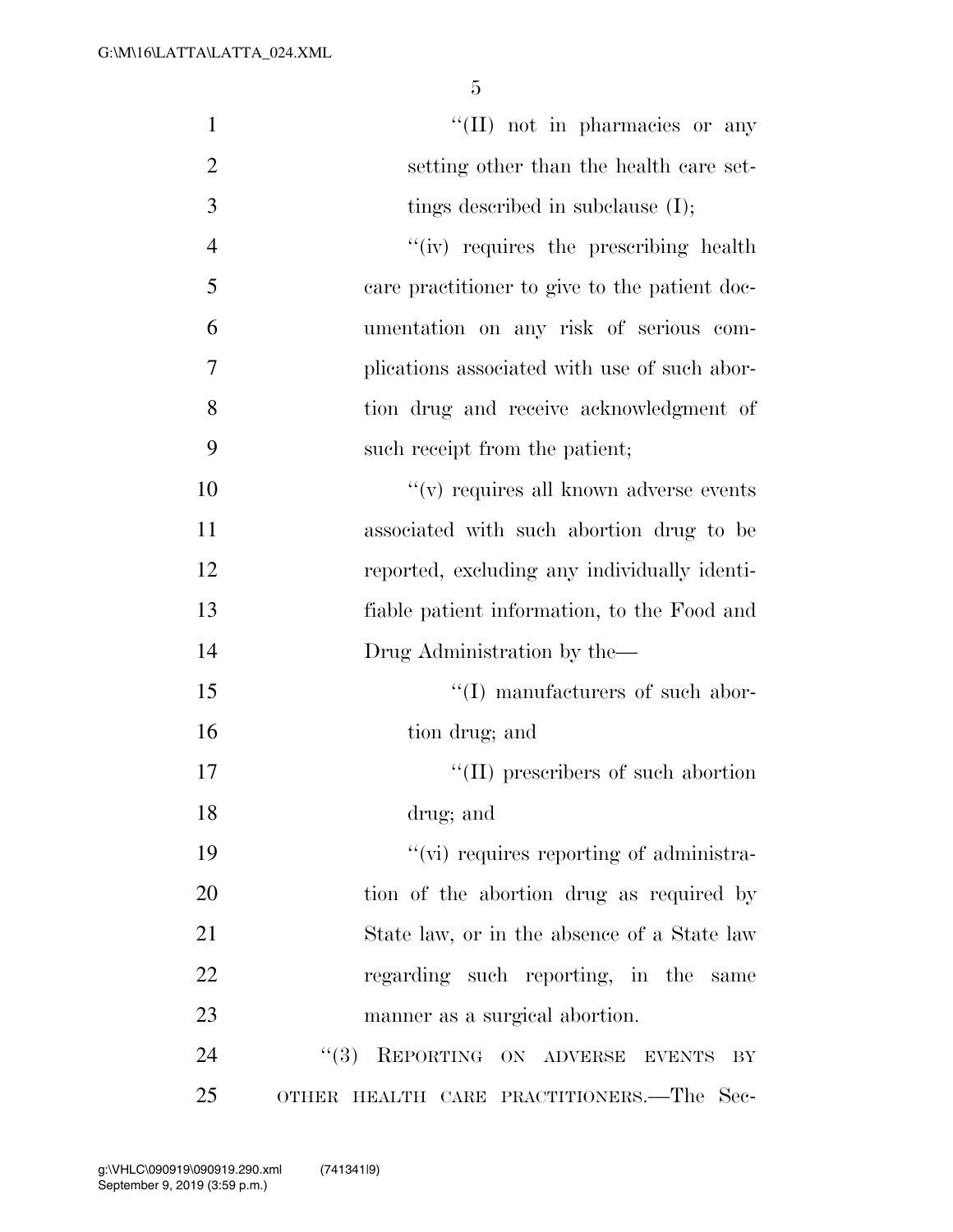retary shall require all other health care practi- tioners to report to the Food and Drug Administra- tion any adverse events experienced by their patients that are connected to use of an abortion drug, ex- cluding any individually identifiable patient informa-tion.

 ''(4) RULE OF CONSTRUCTION.—Nothing in this section shall be construed to restrict the author- ity of the Secretary, or of a State, to establish, im- plement, and enforce requirements and restrictions with respect to abortion drugs under provisions of law other than this section that are in addition to the requirements and restrictions under this section.

- ''(5) DEFINITIONS.—In this section:
- 15 "(A) The term 'abortion drug' means any drug, substance, or combination of drugs or substances that is intended for use or that is in fact used (irrespective of how the product is la-beled)—

 $\frac{1}{20}$  to intentionally kill the unborn child of a woman known to be pregnant; or  $\frac{1}{1}$  to intentionally terminate the pregnancy of a woman known to be preg-24 nant, with an intention other than— 25 ''(I) to produce a live birth; or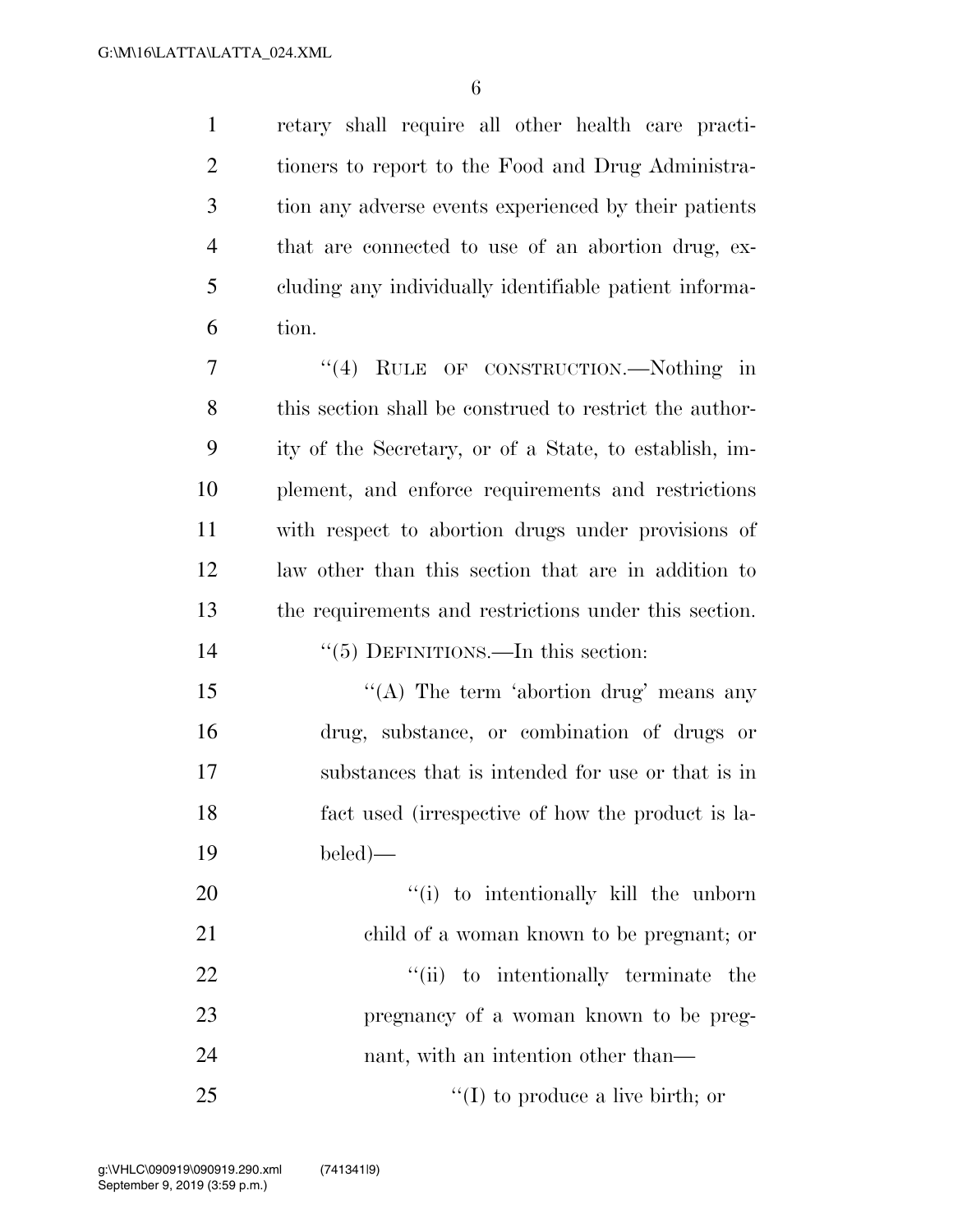| $\mathbf{1}$   | $\lq\lq$ (II) to remove a dead unborn                  |
|----------------|--------------------------------------------------------|
| $\overline{2}$ | child.                                                 |
| 3              | $\lq\lq$ The term 'adverse event' includes             |
| $\overline{4}$ | each of the following:                                 |
| 5              | $``(i)$ A fatality.                                    |
| 6              | "(ii) An ectopic pregnancy.                            |
| 7              | "(iii) A hospitalization.                              |
| 8              | "(iv) A blood loss requiring a trans-                  |
| 9              | fusion.                                                |
| 10             | $f'(v)$ An infection, including endo-                  |
| 11             | metritis, pelvic inflammatory disease, and             |
| 12             | pelvic infections with sepsis.                         |
| 13             | $\lq\lq$ (vi) A severe infection.                      |
| 14             | "(C) The term 'gestation' means the pe-                |
| 15             | riod of days beginning on the first day of the         |
| 16             | last menstrual period.                                 |
| 17             | "(D) The term 'health care practitioner'               |
| 18             | means any individual who is licensed, reg-             |
| 19             | istered, or otherwise permitted, by the United         |
| 20             | States or the jurisdiction in which the indi-          |
| 21             | vidual practices, to prescribe drugs subject to        |
| 22             | section $503(b)(1)$ .                                  |
| 23             | " $(E)$ The term 'unborn child' means an in-           |
| 24             | dividual organism of the species <i>homo sapiens</i> , |
| 25             | beginning at fertilization, until the point of         |